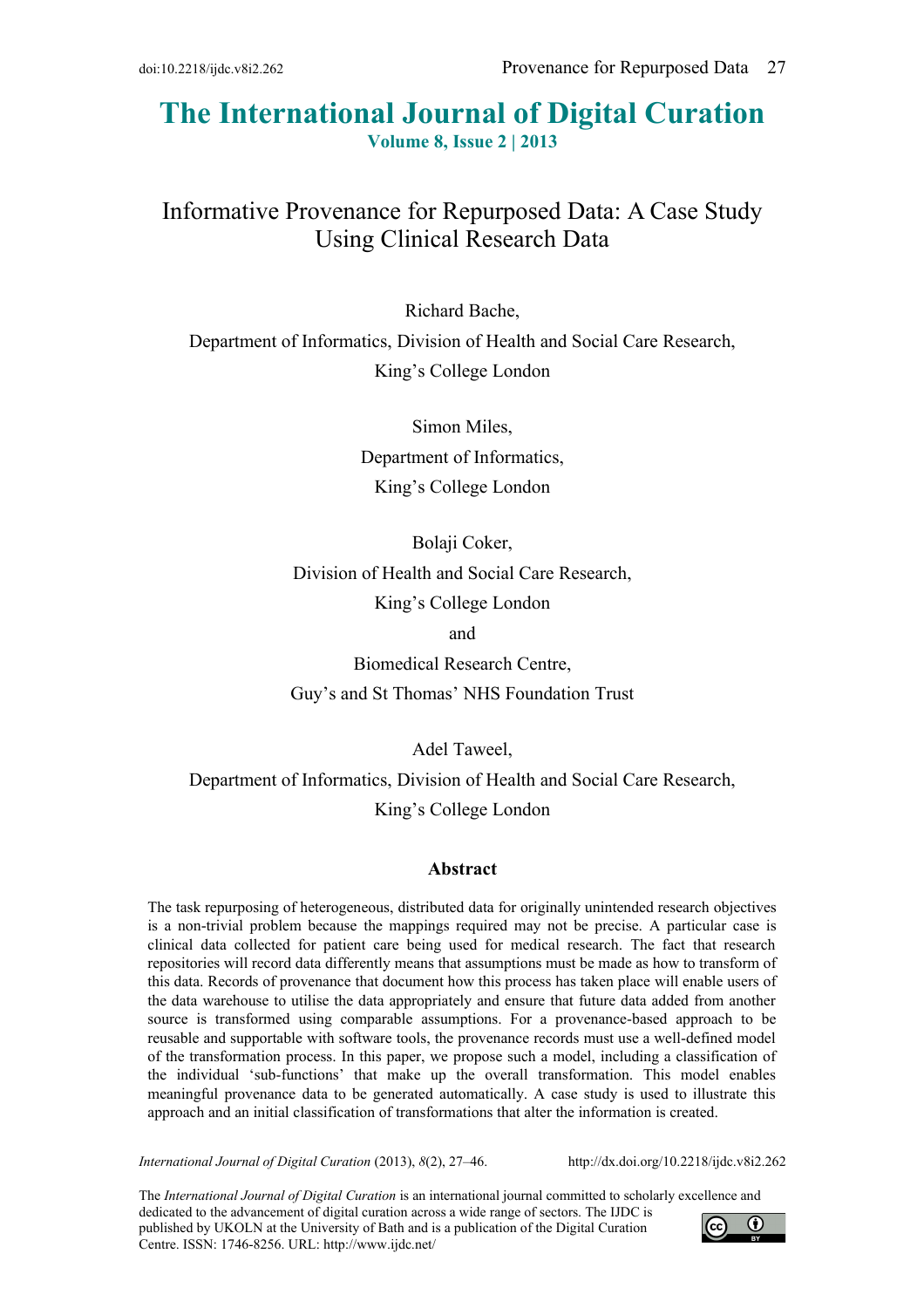## **Introduction**

There are many situations where data collected and stored to perform some routine activity can be repurposed for different uses, such as research. Where this data comes from several heterogeneous sources and a researcher wishes to combine this data into a single warehouse with a consistent semantic representation, or indeed several distributed homogeneous warehouses, a transformation is required. Such a warehouse would typically be designed according to some information model appropriate for the new (research) purpose. There is no guarantee that mapping the data from the repurposed sources will be exact or accurate during the transformation process. Thus, for a researcher to make full and accurate use of this data, its provenance must be made explicit.

Such a case in point and the focus of this paper is clinical data collected from electronic healthcare record (EHR) systems. Data collected for the routine care of individual patients at various particular clinical sites (e.g. GP practices or hospitals) can be repurposed for epidemiological research or for identifying and recruiting patients for clinical trials. Yet to be usable, such data need to be transformed into a consistent, meaningful and standardised form suitable for the new purpose. Constructing a common clinical research database from these diverse sources is a challenging activity and requires making a number of non-trivial assumptions about the transformations required, owing to the inconsistent way in which data will be recorded and the fact that data will often be missing or incomplete. Not maintaining consistency in the transformation of the data for these assumptions across different data sources most certainly will lead to inaccuracies that may, in cases, invalidate the results of the research.

In this paper, we propose an approach for expressing the provenance of clinical data transformations, whilst recognising its application to other domains where data is transformed from one repository to another. This not only informs users how the data was derived but also makes the transformation process more transparent and thus both consistent and well formulated so that it can be reproduced in a comparable way for other data sources.

#### **The Scope of the Problem**

The task of populating the research database here is often referred to as an ETL (Extract-Transform-Load) process. Indeed, ETL is a standard activity when migrating data from one system to another. There are tools such as  $\text{TALEND}^1$  $\text{TALEND}^1$  and  $\text{SSIS}^2$  $\text{SSIS}^2$  (SQL Server Integration Services) to support this activity. However, these tools do not utilise provenance to maintain consistency in the transformation assumptions made. This may lead to inconsistencies in the derivations made later from the data.

The problem of constructing a clinical research database from EHR data can be summarised as having some or all of the following characteristics:

<span id="page-1-0"></span><sup>&</sup>lt;sup>1</sup>Talend: [http://www.talend.com](http://www.talend.com/)

<span id="page-1-1"></span><sup>2</sup>SQL Server Integration Services:<http://msdn.microsoft.com/en-us/library/ms141026.aspx>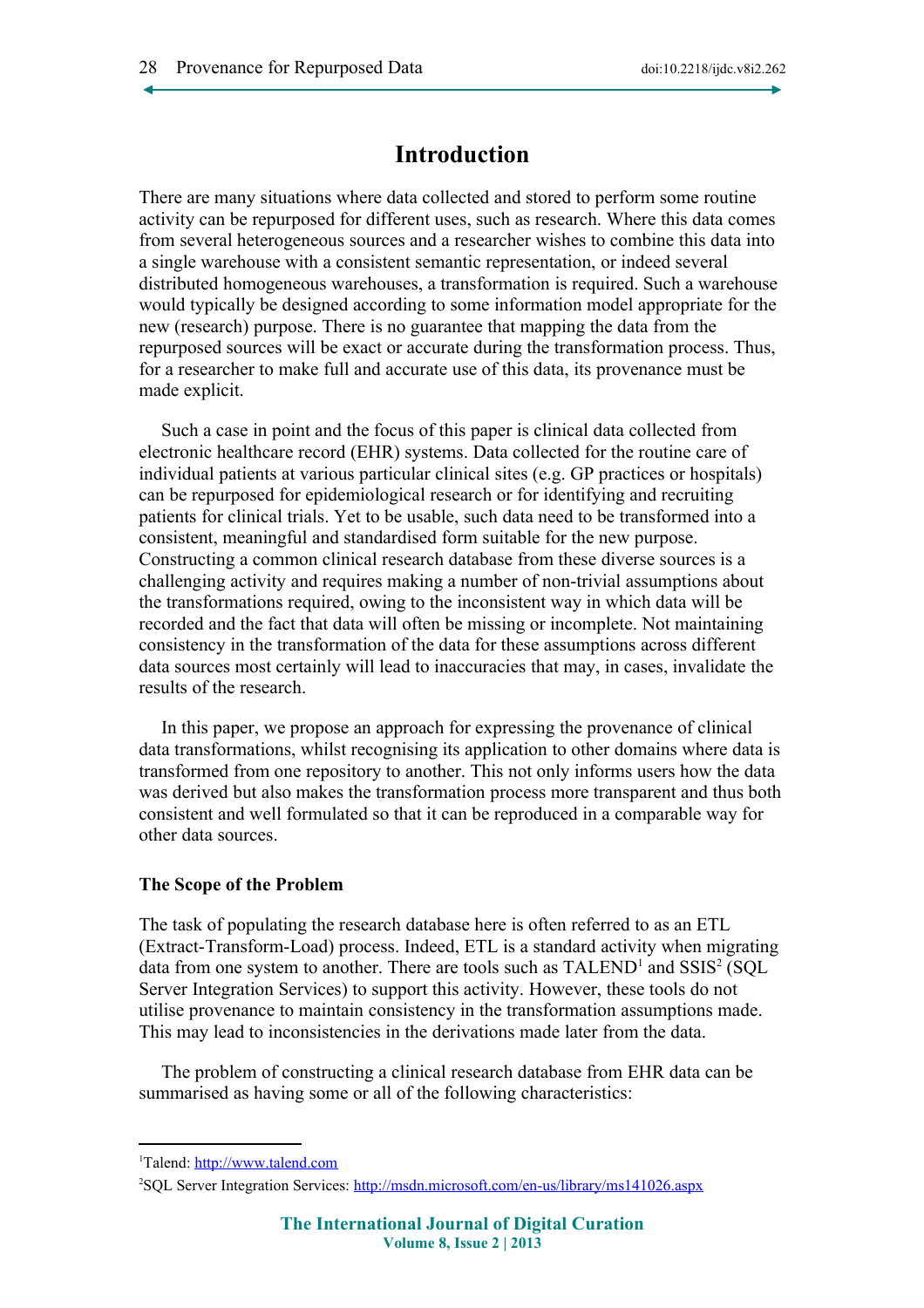- 1. The clinical research database was designed for the purpose of research and may not be directly compatible with all potential sources in the database, which may not be known when the research database was designed;
- 2. The source EHR systems were not designed for the purpose of the research and thus may only contain partial or incomplete data;
- 3. The source EHR systems vary in both the data they contain, including its meaning, and the way they represent it;
- 4. Much of the source data is irrelevant to the intended research purpose, e.g. information used for billing or contacting patients;
- 5. Some data reveals patient identity and so must be either discarded or obfuscated;
- 6. The source data may have already undergone some transformation for the purpose of standardising data from diverse sources, or been prepared for some other intended research purpose;
- 7. Some information is not be held explicitly in the source data but is instead held either in metadata associated with the source or implied by the context. For example, units of measurement may be defined only in the accompanying documentation or implied by the context.

We shall refer to the intended clinical research warehouse as the 'target database'. Henceforth, we shall consider a particular source of data used to populate the target as a single 'source database', although in hospitals there may actually be more than one database accessed. Without loss of generality, we shall use the concept of a relational database and its related vocabulary throughout, but note that the data may actually be represented as XML files or flat files. The latter could be readily converted to such a single-table database if the fields were suitably delimited. For XML, we will instead refer to elements and attributes but note that the underlying principle would apply. We note also that the databases could be virtual, where instead of the data being physically stored, it is synthesised at runtime in accordance with some abstract information model.

A further dimension to the problem is that patient records often store clinical concepts as categorical data, in which a given attribute may hold one of hundreds or thousands of possible values. Examples are diagnoses, prescribed drugs and procedures. To avoid the ambiguity and synonymy of natural language, as well as the possibility of typographical errors, each of these clinical concepts is given a code according to one of the many clinical coding systems, such as  $S NOMED<sup>3</sup>$  $S NOMED<sup>3</sup>$  $S NOMED<sup>3</sup>$  or  $ICD-10<sup>4</sup>$  $ICD-10<sup>4</sup>$  $ICD-10<sup>4</sup>$ . Although mapping between coding systems is a non-trivial problem beyond the scope of this paper, difficulties arise when an exact match of concepts does not exist and it is necessary to map a specific concept to a more general one.

Clinical researchers using the target database will have a number of questions concerning the data they wish to gain answers for:

<span id="page-2-1"></span><span id="page-2-0"></span><sup>&</sup>lt;sup>3</sup>SNOMED: <http://www.connectingforhealth.nhs.uk/systemsandservices/data/uktc/snomed> <sup>4</sup>International Classification of Diseases (ICD): <http://www.who.int/classifications/icd/en/>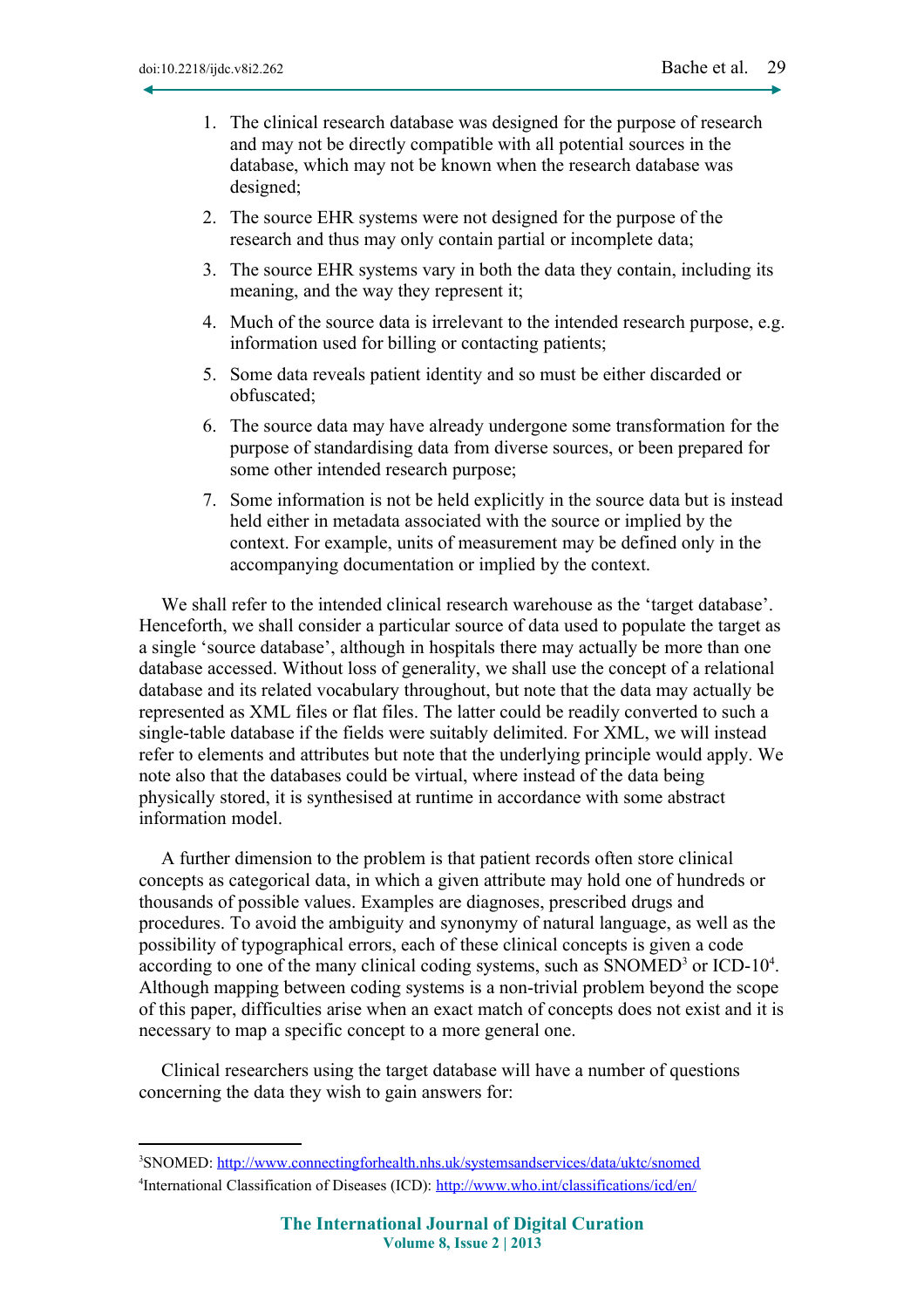- 1. Where did this data come from?
- 2. How has it been changed from its original form?
- 3. How accurate/reliable is it?

A simple example here is obfuscation of the date of birth (DOB) to protect confidentiality, so that all patients are deemed born on  $1<sup>st</sup>$  January of the year in which they were actually born. This will cause a bias on the patients' age, making all patients – on average – six months older than they really are and this would inform the use of statistics on such data.

#### **The Aims of this Paper**

This paper provides an approach by which provenance data may be generated automatically from the data transformation process. This serves two purposes:

- 1. The end user can use the data appropriately by gaining answers to the questions above:
- 2. When adding data from another similar source, it is possible to ensure that transformations are consistent with that data.

In order to represent the provenance as a sequence of distinct transformations, we first require modelling the transformation process and provide a classification of the separate transformations that enables us to reason about them. This model not only enables the provenance to be expressed, but also acts to make explicit the required assumptions. Since, when performing ETL on clinical data, there are often many different conventions that could reasonably be adopted, the act of documenting assumptions often leads to those assumptions being made in a considered manner and assures a degree of consistency. Thus the modelling of the transformation process required for provenance is a useful step in its own right.

In essence, the transformation process is driven by the needs of the intended research and thus consists of populating the research database from source data as far as this is practical. It is 'target pull' rather than 'source push'. There is, therefore, a connection between provenance and the design of the ETL process. The former addresses the question: "Where does this data come from?" the latter: "How can we capture this data and place it in our warehouse."

#### **The Structure of this Paper**

In this paper, we first review the previous work on provenance. Next, we create a model of clinical research data transformation and two levels of classification over the various mappings used in transferring the information stored as data. We then describe a process for creating provenance data that may be automated, after which we offer a case study of a transformation of data from pre-processed EHR data to a research database. Provenance diagrams are created to illustrate the use of the model and also serve to document the ETL process. Finally, we offer examples of provenance questions that could be answered by this approach and some conclusions.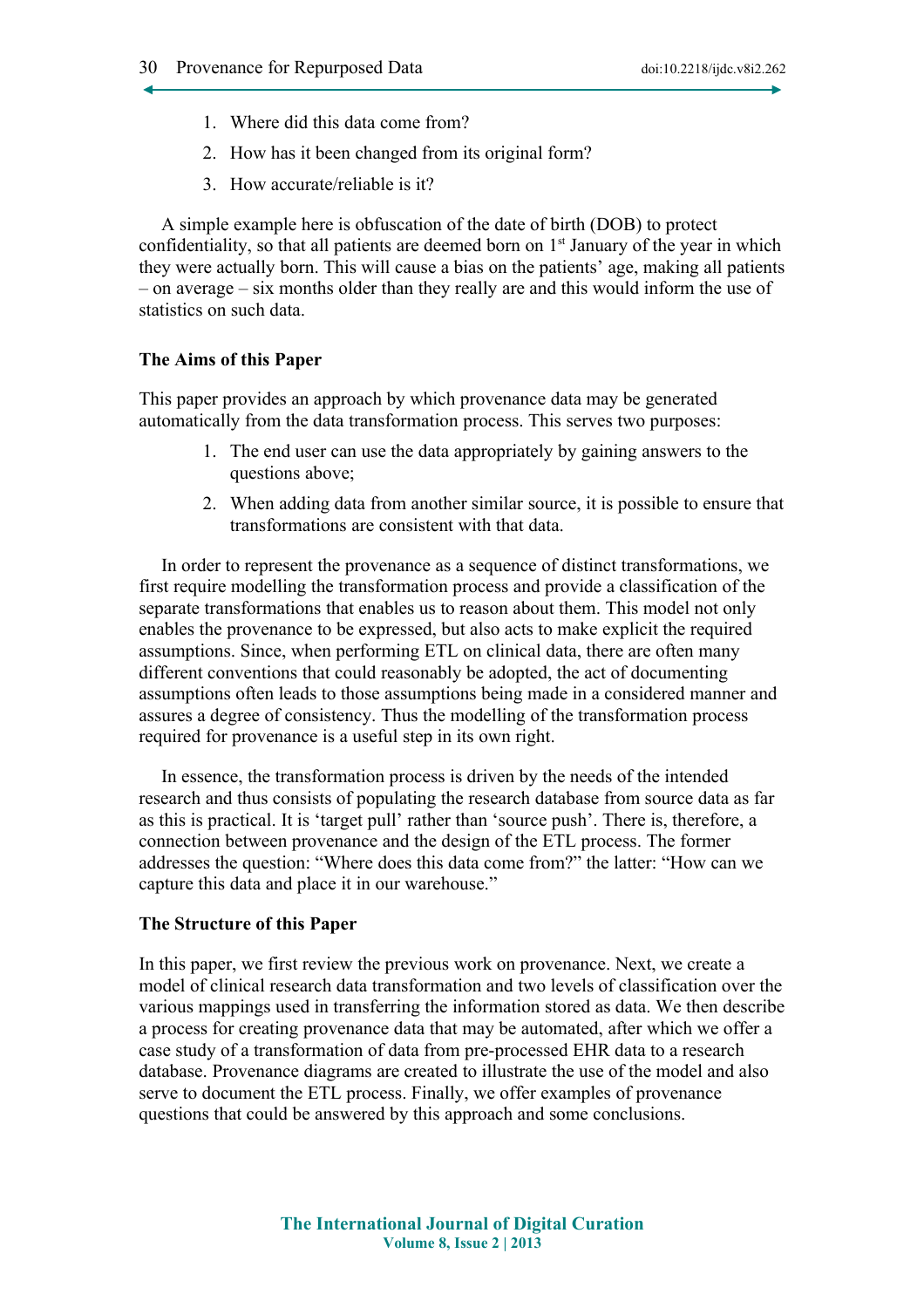## **Background on Provenance**

While the need for keeping records and documenting processes has always been evident, work on automatic capture and query of provenance information within software systems is a topic that has been of particular interest over the past decade, with hundreds of papers on the topic in recent years (Moreau, [2010\)](#page-18-6).

In this time, ideas regarding data provenance in geoscience (Di et al.,  $2013$ ), library studies<sup>[5](#page-4-0)</sup>, bioinformatics and e-science (Miles et al.,  $2007$ ), and other fields were brought together to allow the definition of generic, reusable models and representations of provenance, and approaches to its capture and access. These generic models are helpful skeletons around which application-specific models, such as presented in this paper, can be created.

The research has largely followed two paths. First, researchers with a focus on database systems defined approaches to determining and describing the provenance of database query results (Cheney, Chiticariu and Tanet, [2007\)](#page-18-3). The aim is to determine from where in the database the results obtained derive, why these particular values are in the results, and why other values are excluded from the results (Chapman and Jagadish, [2009\)](#page-18-2). In these approaches, the provenance is determined either by analysing the query along with the database after the query execution has been completed, or by propagating provenance information during execution from the source data through intermediary results to accompany the query result.

The second path examined how to automatically record steps in a process, and came primarily from those developing workflow systems (Davidson et al., [2007\)](#page-18-1). Here, the provenance of a process is captured as a side effect of its execution, and it is this approach we follow here. These approaches led to common models and representations of provenance, allowing disparate parts of a distributed system to each record their parts of the process and then combine the provenance afterwards. A widely used de facto standard is the Open Provenance Model (Moreau et al., [2011\)](#page-19-0), which had a strong influence on the forthcoming W3C (actual) standard, PROV<sup>[6](#page-4-1)</sup>. Attempts have been made to begin to bridge the gap between the two paths discussed. For example, Acar et al. [\(2010\)](#page-18-0) develop a data flow calculus that can describe workflow provenance but can also be used to answer questions posed regarding database provenance.

In PROV (and similarly in OPM), provenance is defined in terms of entities (things in the world, such as items of data), activities (processes which use and generate entities) and agents (those responsible for activities, most obviously people). A provenance record links these into a directed graph, documenting where an activity generated an entity, which was then used by another activity, for which an agent was responsible, and so on. In any given application, the vocabulary of PROV needs to be specialised to that of the application's domain. Ideally, the specialised model is still somewhat general, allowing the model to be reused in other applications in the same domain. In this paper, we take transformation of clinical data as our domain and provide a specialised, reusable model accordingly.

<span id="page-4-1"></span><span id="page-4-0"></span><sup>&</sup>lt;sup>5</sup> For instance, the Dublin Core Metadata Initiative: <http://dublincore.org/documents/dcmi-terms/> <sup>6</sup>W3C PROV Primer: <http://www.w3.org/TR/prov-primer/>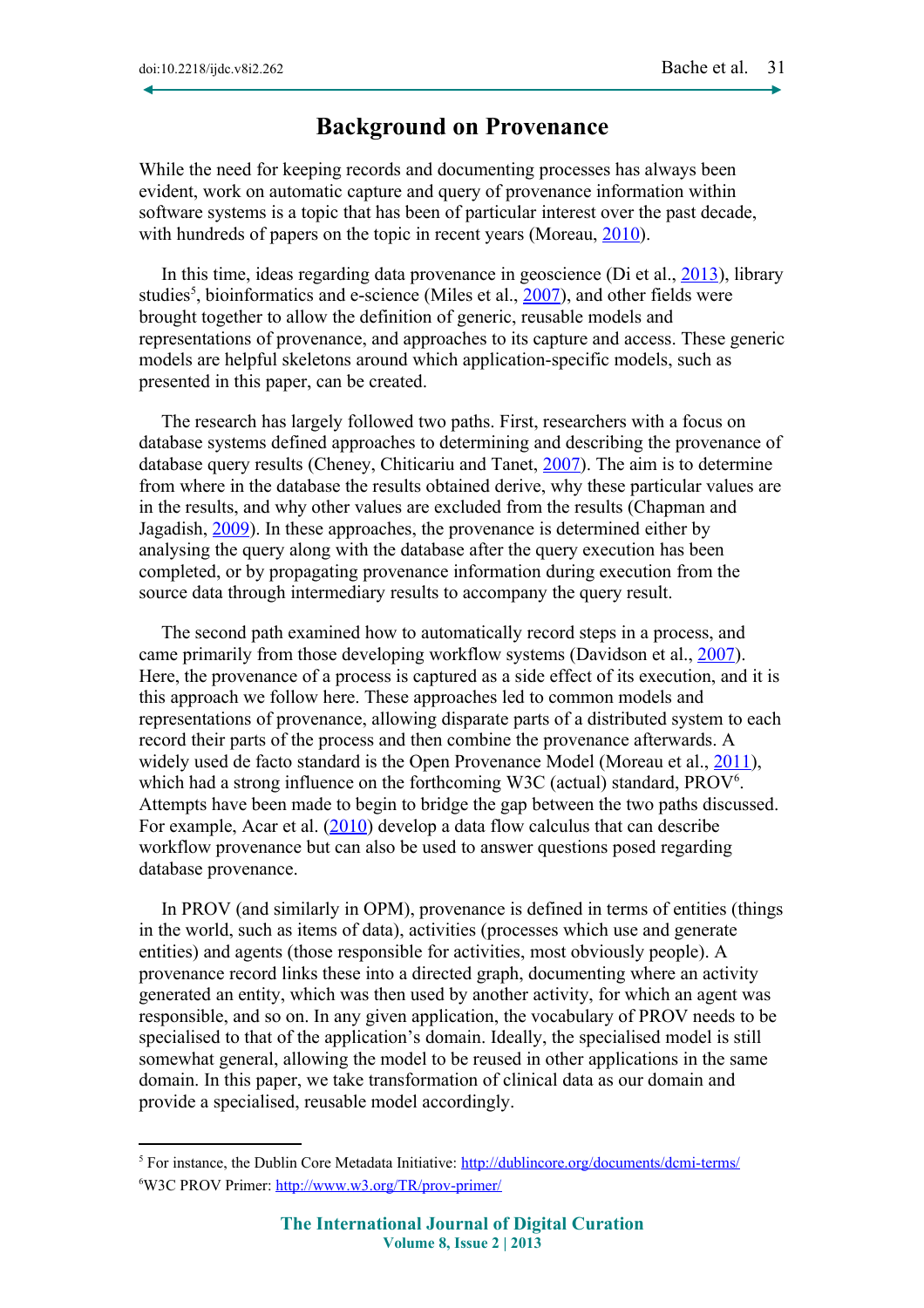The relevance of provenance to healthcare data is recognised, for example, by the GridProvenance project<sup>[7](#page-5-0)</sup> (Kifor et al.,  $2006$ ). More detailed work has been done in using provenance to address the issue of confidentiality and unauthorised access to data (Mashima and Ahamed, [2012\)](#page-18-8). The application of provenance has also been applied to the ETL process, although not specifically in the healthcare domain by Freitas et al. [\(2012\)](#page-18-7), who argue for a minimal vocabulary for expressing the ETL transformations. Such a vocabulary is not sufficient for our needs. Specifically, the problem of repurposing data (including its anonymisation) so that data from diverse sources is in a consistent format requires non-exact transformations, which, while altering the data, are necessary for its new purpose. No such provenance model exists for this purpose.

# **Modelling the Transformation Process**

Taking account of the volume of data (often megabytes or gigabytes), the transformation process needs to be automatable so that, once defined, it should require no human intervention. The transformation of the source database to the target may be seen as a pure (i.e. stateless) function. Given that there may be any number of fields of data and considering each field as a dimension, we have a function in which the domain and codomain are infinite-dimensional spaces. To make this manageable, we can think of the function as being composed of many instances of a finite number of sub-functions that operate on specific entries in each database. Indeed, if we could not do this, this process could not be expressed as an algorithm implemented in a programming or scripting language. Thus this modelling process has two distinct steps: decomposing the transformation process into a number of smaller basic steps and then seeking to classify those steps.

## **Defining Sub-Functions**

It is worth noting here that for any transformation process to be meaningful and useful, we have to understand the semantics of the data and consider the process as being one of extracting and transforming data in order to preserve its information content and meaning as far as this is possible.

Within each database there will be named tables with named fields (columns) representing the attributes of interest. It makes sense to group certain related fields together and thus treat a single molecule of data, consisting of atoms that correspond to specific values, conceptually. For example, a measurement of some physical quantity (e.g. height) may have an explicit unit of measurement (e.g. meters). When converting from one unit to another, any sub-function should map both the number and unit to another number and unit. Mapping the numbers and units in isolation loses their semantic link. Thus we define functions that map one or more fields from one row in the source to one or more fields in the target. However, more complex situations may arise:

> 1. There will often be a chain of transformations. For the analysis described below, we need to ensure that each basic transformation is made explicit, e.g. converting weight in pounds to kilos or rounding to nearest 0.1 kg.

<span id="page-5-0"></span><sup>&</sup>lt;sup>7</sup> GridProvenance: <http://www.gridprovenance.org/applications/EHCRS.html>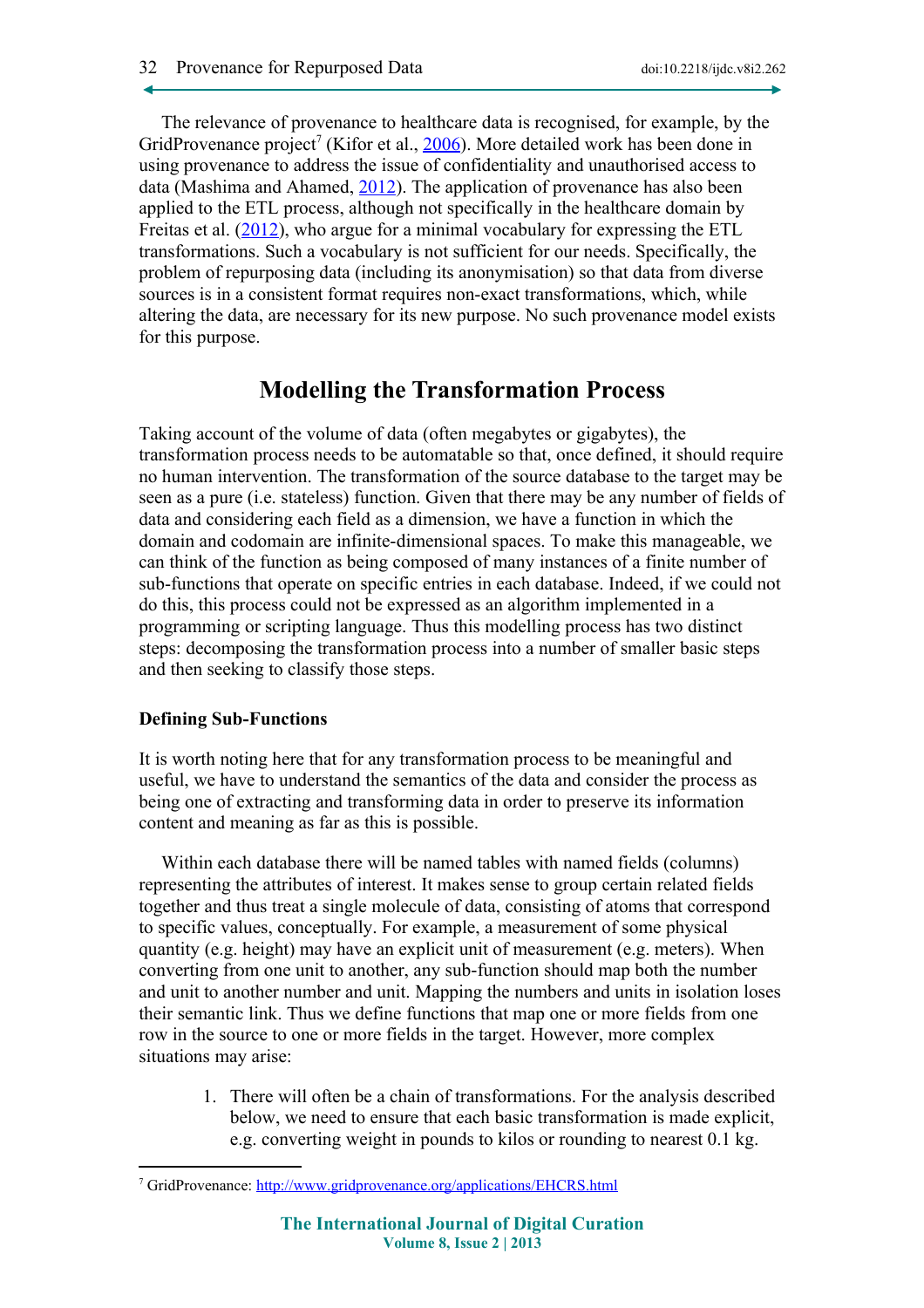- 2. We will often rely on metadata to make sense of the actual data. For example, the unit of measurement may be implicit if it is always the same for some physical quantity. It might be documented elsewhere or obvious from the context.
- 3. Given there is unlikely to be a direct correspondence between the database schemata, there may need to be intermediate data structures or tables to process data.

We thus propose the following algorithm for constructing a model of the transformation process. This algorithm defines the process that the member of technical staff implementing the ETL needs to perform the process to transform the data and also record the provenance. Once implemented, the ETL will run without human intervention.

For each table:

- a. Identify the fields in the target database to be populated;
- b. Group closely related fields (e.g. a measurement and its unit) together as a molecule;
- c. For each molecule:
	- c.i. Identify the fields in the source database that provide relevant data;
	- c.ii. Determine the sequence of sub-functions in the source database or metadata needed to make the transformation with appropriate intermediate data representations;
	- c.iii. Determine also any external sources of  $data i.e.$  where the target is populated with data not from the source, e.g. a unit of measurement is implied in the source data but made explicit in the accompanying documentation;
	- c.iv. Determine the sub-function used and the data that acts as an input recursively back to the fields of the source database. This allows us to trace the sub-functions back from the one whose output is in the target back to the ones whose input is the source;
	- c.v. Assign a classification to each sub-function according (as described below).

#### **Primary Classification of Sub-functions**

As we stated above, the schemata and semantic interpretation of the source and target databases should be taken as given, so there will inevitably be differences in the way that information is represented in each. The primary classification determines whether information is lost and/or added during transformation. It provides four categories that are mutually exclusive and collectively exhaustive.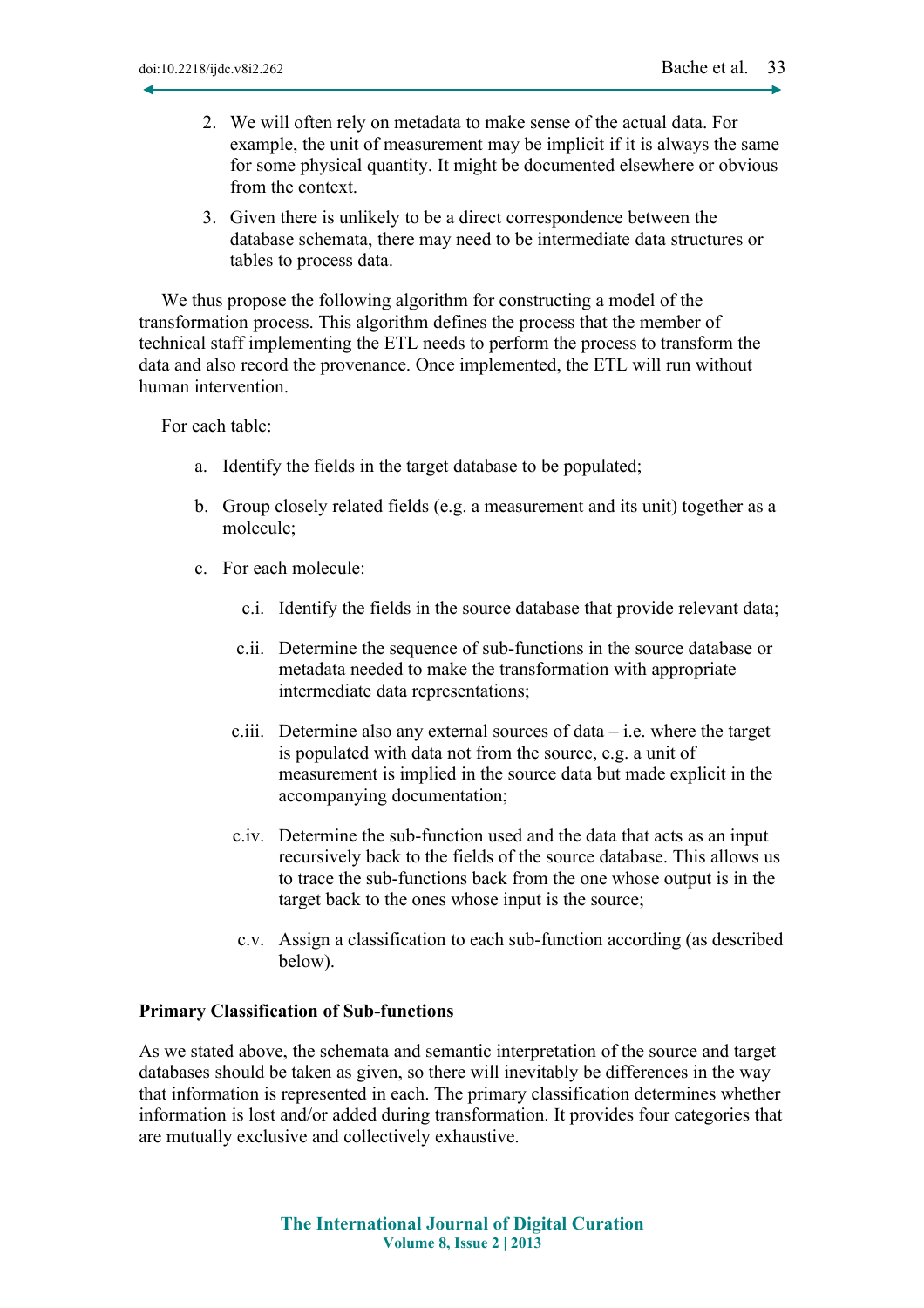There will, of course, be much information from source that is not used at all because it is not relevant to the research in question or else it compromises the privacy of the patients. However, for information that is actually used there may be situations where information is deliberately lost. For example, if the coding system used in the target database does not record data to the same level of granularity as the source, the sub-function may lose information by mapping to a coarser level of granularity e.g. 'type 2 diabetes' to 'diabetes'. This is an example of information subtraction and we can classify any function as being either lossless or lossy. This is analogous to Woodruff and Stonebrake's [\(1997\)](#page-19-1) concept of invertible and non-invertible functions. A lossless function is reversible in that it will be possible to retrieve the original information, i.e. the function *f* has an inverse function  $f^{-1}$  where  $f^{-1}(f(a))=a$ . If the original information cannot be recaptured it is lossy.

The most severe case of a lossy function is 'discard', where the information is thrown away entirely. Suppose that a new drug has been designated a code in the source coding system but not yet in the target coding system. In this case one option would be to discard the record of that drug being prescribed, along (possibly) with associated data, such as the date prescribed and dosage.

There may be situations where information is actually added. In terms of information addition, we can classify each function as either conservative or presumptive. A function is conservative if no information is added. A presumptive function adds, and in many cases fabricates, information. Informally, we define a conservative mapping as one where nothing can be inferred from  $f(a)$  that cannot be inferred from *a* . More formally, we can see a conservative function as a mapping  $f: X \rightarrow Z$  whereas a presumptive mapping adds information from *Y* so that  $f: X \times Y \rightarrow Z$  where  $f(x, y_1) \neq f(x, y_2)$  for some distinct  $y_1, y_2 \in Y$ .

 An example of a presumptive function is conversion of a date in the source to a datetime (a type that stores both date and time of day) in the target. If the source records the date of discharge (from hospital) as 23/3/2012, then, to store this as a datetime, a time of day must be added. By convention, this is midnight. However, this leads us to infer that the patient was discharged at midnight, which is almost certainly not true.

Functions may both subtract and add information at the same time (presumptive lossy). An example is the obfuscation of the DOB, used to protect confidentiality. Often each DOB is set to the first day of the year. Such a function gives the patients, with  $>0.997$  (=364/365) probability, the wrong birthday and cannot be reversed to give the correct one. Note that if the DOB were mapped just to the year of birth, this would be conservative lossy. To say that someone, born on 22/8/1965, is born in 1965 is true. To say that he was born on 1/1/1965 would be untrue. However, for a database schema that requires a full date and not just a year as integer, a fabrication is required. For a recipient of the data to use the data correctly, he would need to be aware of this convention and ignore the date and month.

Table 1 shows the four possible types of function, with examples: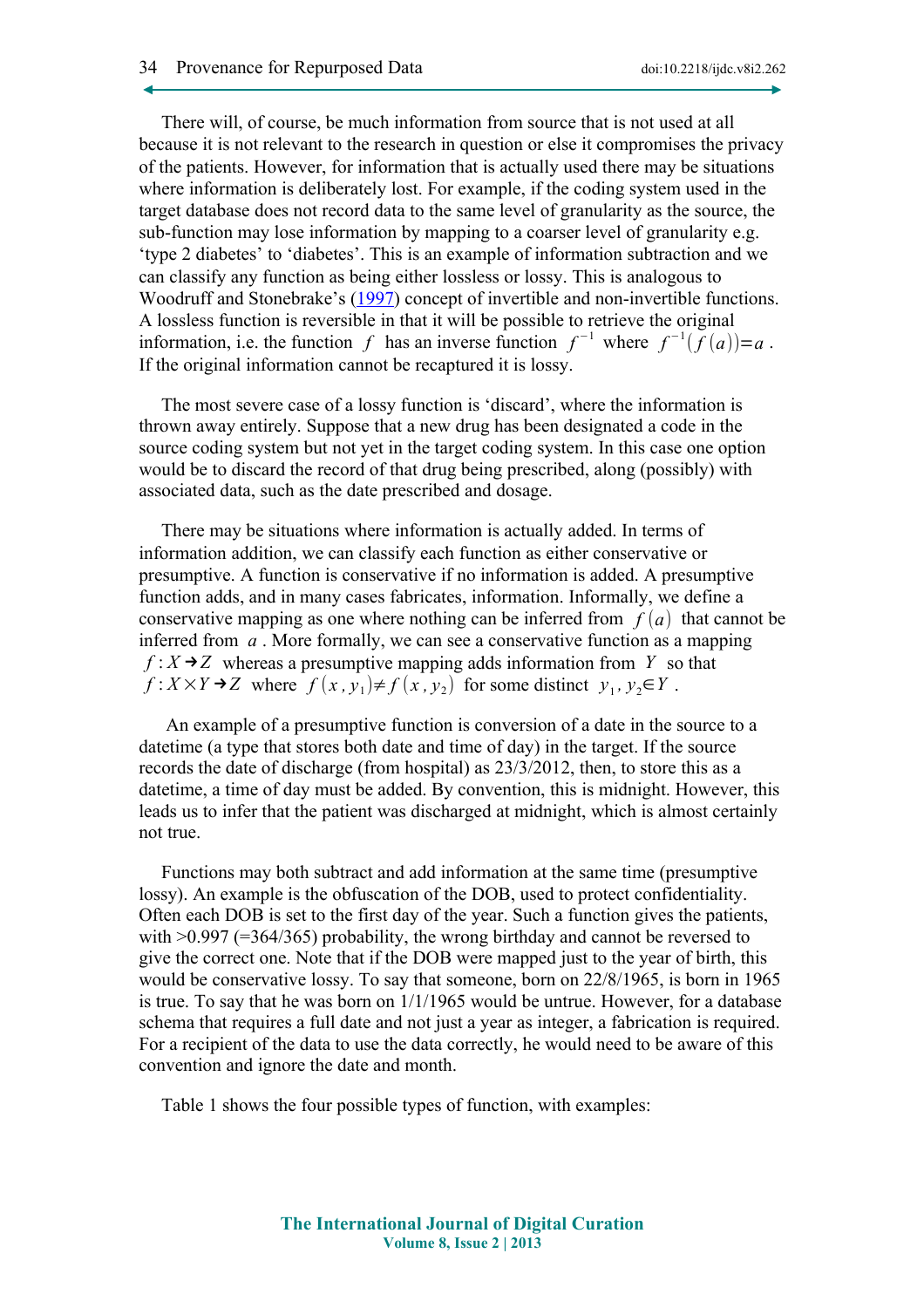| Information<br>addition | Information subtraction                                                          |                                                             |  |
|-------------------------|----------------------------------------------------------------------------------|-------------------------------------------------------------|--|
|                         | Lossless (invertible)                                                            | Lossy (non-invertible)                                      |  |
| Conservative            | Identity mapping<br>Transformation of measurement<br>scale e.g. $kg > g$         | Loss of granularity e.g. Lung<br>cancer > Cancer<br>Discard |  |
| Presumptive             | Converting age (in years) to DOB<br>Date to date time by assuming<br>time of day | Setting all DOB to first day of<br>the year                 |  |

Table 1. Classification of functions by information loss/gain.

A function that is both conservative and lossless is faithful. If all functions are faithful then defining the transformation is largely straightforward. But this will seldom be the case. So, although the transformation process is automatic, defining this process requires subjective judgment and there is a trade-off between either losing good information or adding some false information. Considering the example above, we can avoid the (probable) falsehood that the patient was discharged at midnight by discard, but we then lose also the date they were discharged. An alternative to a presumptive (and so fabricated) birthday is a conservative transformation that records no DOB at all, in which case we can infer nothing about age of the patient. In these cases a small amount of fabrication seems justified. However, if no DOB were provided in the source at all, assuming an entirely arbitrary one is perhaps a fabrication too far.

#### **Composition of Sub-Functions**

If two or more functions are all lossless, then the composite will also be lossless. However, if any one is lossy, the composite will be lossy. Similarly, if two or more functions are conservative, the composite is conservative. However, if any one of them is presumptive then the composite is also presumptive.

Because presumptive and lossy functions affect any composite function of which they are part, they are of most interest both in making assumptions when designing the ETL process and for provenance.

#### **Addressing the Problems of Discard**

It is normal for a database to have tables in which certain fields are mandatory (non-nullable). There is therefore a knock-on effect of discard of a mandatory field. If one mandatory entry is not given a value, then the entire row must be discarded. Furthermore, if a discarded row has a primary key that is used as a mandatory foreign key in some other table, it would necessarily result in rows of other tables also being discarded. Discard, although conservative, can be quite destructive. A degree of presumption can keep data whilst inevitably adding false information to preserve the true information. The provenance data should prevent the data recipient from drawing false inferences from the fabricated data.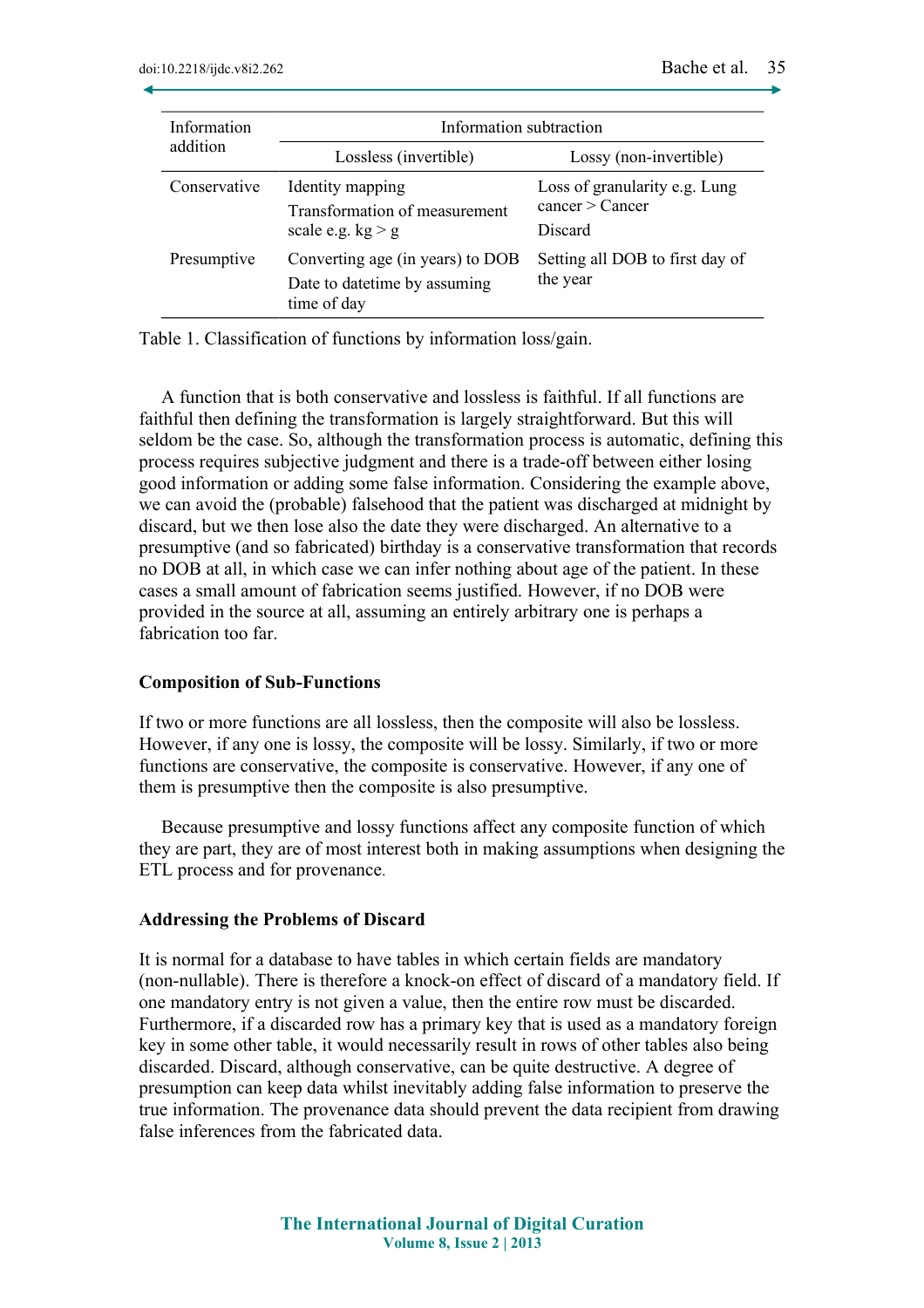### **Secondary Classification of Sub-Functions**

We now identify a more detailed classification of the sub-functions. Such a classification was grounded in specific examples used in the case study below and is not intended to be exhaustive. New categories will inevitable be added as other transformation processes are analysed. It is, however, intended to describe the nature of the sub-functions at a more general level. Unlike the primary classification, there is no obvious way of combining these generic transformations where two or more are applied. Table 2 identifies ten generic transformations with examples from the case study below given. We note that there are no presumptive lossy sub-functions, since these usually occur with the composition of a conservative lossy sub-function with a presumptive lossless one.

| Information<br>change   | Generic transformation                                     | Examples                                                                                                                    | Namespace    |
|-------------------------|------------------------------------------------------------|-----------------------------------------------------------------------------------------------------------------------------|--------------|
| Faithful                | Copy                                                       | Copying a patient ID                                                                                                        | cwpCopy      |
|                         | Faithful mapping                                           | 1. Local gender code to<br><b>SNOMED</b> mapping<br>2. Converting between two<br>conventions for expressing<br>ICD-10 codes | cwpFaithMap  |
|                         | Database restructuring                                     | Converting a single row<br>with many diagnoses to<br>many rows with one<br>diagnosis each                                   | cwpDb        |
|                         | Concatenate data                                           | Combining many data files<br>to create one large file                                                                       | cwpConcat    |
|                         | Arithmetic                                                 | Calculate DOB interval<br>from age in years and date                                                                        | cwpArith     |
| Lossy<br>conservative   | Loss of granularity<br>mapping                             | <b>OCPS to SMOMED</b><br>mapping                                                                                            | cwpLossyMap  |
|                         | Choosing one of a set<br>of possible values                | Choosing one episode for<br>age or gender                                                                                   | cwpChoose    |
|                         | Discard                                                    | Where there is no admission<br>date, age is not calculated<br>and patient is discarded                                      | cwpDiscard   |
| Lossless<br>presumptive | Increased precision                                        | All dates - assume midnight<br>to give a datetime                                                                           | cwpIncPres   |
|                         | Converting a (time)<br>interval to a single<br>point       | Putting a point date on a<br>diagnosis and encounter                                                                        | cwpInt2Point |
|                         | Adding a hard-coded<br>value based on implied<br>meta-data | Inserting a notional hospital<br>name                                                                                       | wpInsert     |

Table 2. Classification of generic transformations.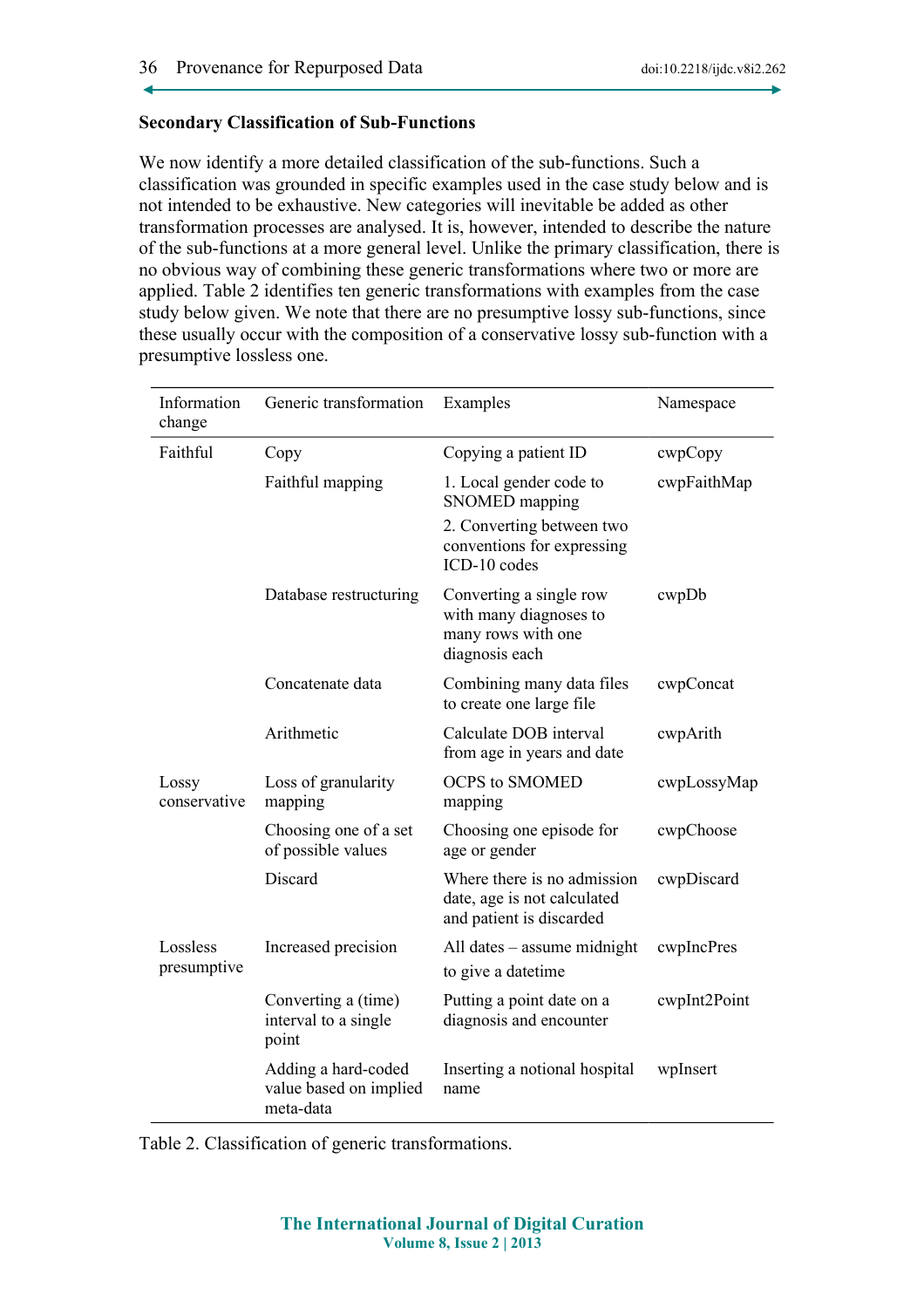## **Provenance Data from the Transformation Process**

For provenance data to be created automatically from the transformation process, the latter needs to be represented in a machine-readable form. This requires both a representation of the flow of information and a labelling of the sub-functions (processes) and molecules (entities). However, the machine-readable form, typically in XML, is not human readable and would be difficult for the purpose of attempting to create a set of transformations consistent with earlier ones. Provenance diagrams provide a visual representation of the particular set of transformations used to generate the actual data in the target database. This serves as a documentation of the ETL process and can inform the ETL process required for fresh data.

#### **Provenance Diagrams**

Provenance diagrams are used to graphically represent the lineage of data. They are always backward looking and so arrows flow from the data item to the process that created it and thence back to the data used for this process. Where there is a defined ETL process, a provenance diagram can be produced statically (i.e. without actually running the ETL process) to give templates of how data would be derived in advance of running the transformation process. The sub-functions are annotated and also we colour to determine whether information addition and/or subtraction take place. The use of backward-looking provenance diagrams is apposite for the ETL process described here, since the focus is on populating the target database from whatever can be used in the source.

### **Annotating the Processes and Entities**

Any process or entity in a provenance diagram must be given an identifier and a namespace. The name spaces were created for the source, intermediate representations and target for the entities. For the processes, each generic transformation was given a separate namespace so that for specific sub-functions it is possible to determine which class it belongs to.

From these machine-readable names and the provenance graphs it becomes possible to create the provenance data automatically during the transformation process.

## **Case Study**

A research database schema was designed to hold anonymised patient details so that, when queried, it could estimate the number of patients satisfying a number of eligibility criteria for a clinical trail and thus estimate the number of patients that could potentially be recruited. This was part of the project Electronic Healthcare Records for Clinical Research (EHR4CR). In order to test the system, the database was populated with publicly available data of anonymised hospital admissions – known as hospital episode statistics  $(HES)$  – for England<sup>[8](#page-10-0)</sup>. The eventual aim is to extract data from specific hospital EHR systems. This initial population of the database with the HES data provided a useful case study for the approach described

<span id="page-10-0"></span><sup>8</sup> Hospital Episode Statistics: <http://www.hscic.gov.uk/hes>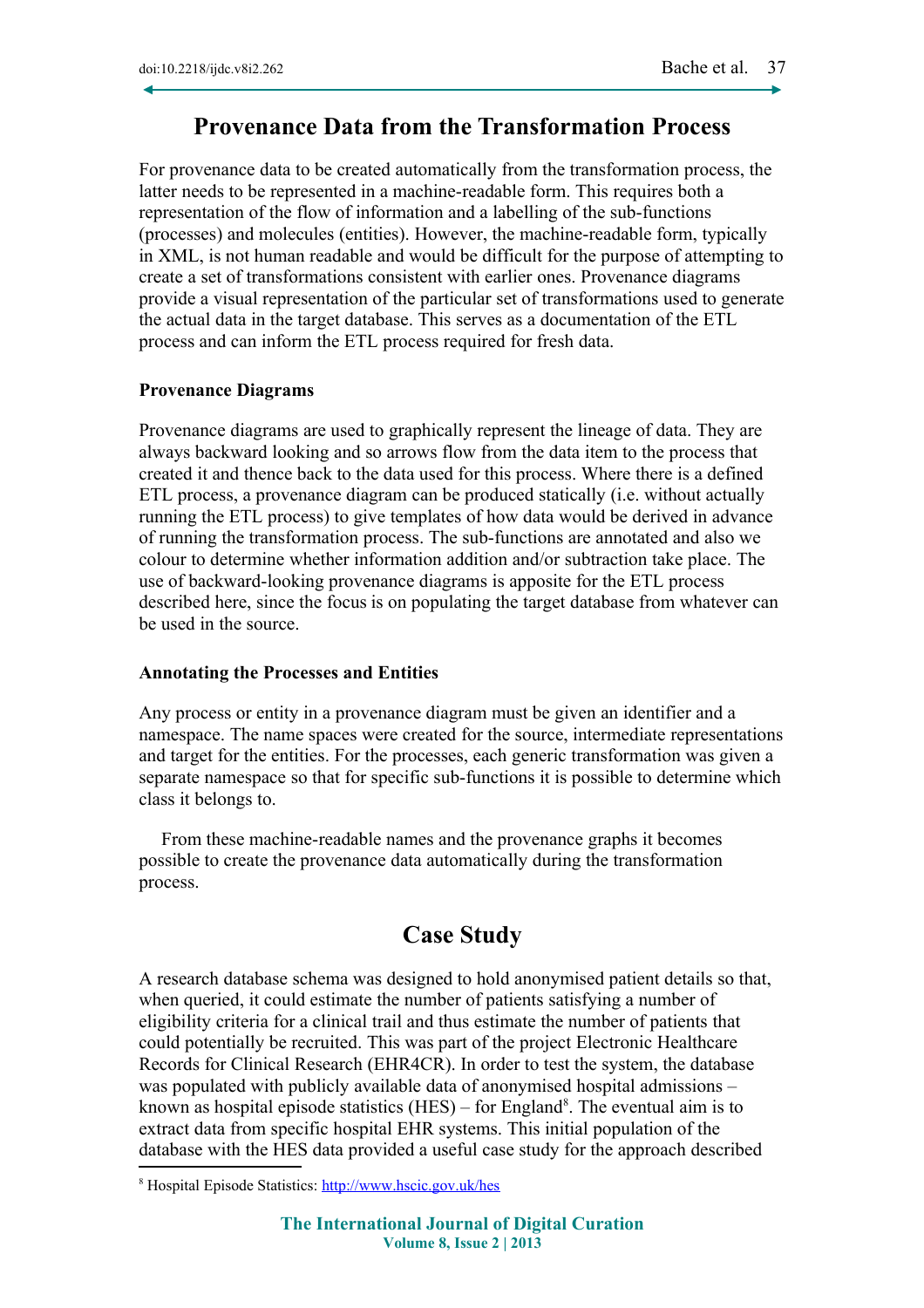above. The ETL process was implemented using the Oracle scripting language and the provenance data was added to the database using this mechanism too. This is further explained later in this paper.

### **Target Database**

The target database schema was based on a subset of the HL7 RIM (Benson, [2009\)](#page-18-10) data model. Specifically, it contained the following tables:

- **Subject:** Details of DOB, date of death (DOD) and gender for each patient;
- **Observation:** Diagnoses and findings (e.g. lab tests, vital signs) associated with a date, location and patient;
- Procedures: Procedures associated with a date, location and patient;
- **Administration:** Each administration or prescription of a drug or other substance associated with a date, location and patient;
- **Encounter:** A set of observations, procedures and administrations associated with one visit or stay;
- **Organisation:** The place where each observation, procedure or administration takes place.

Diagnoses are represented using the coding system ICD-10; all other codes used are represented as SNOMED-CT.

### **Source Database**

The HES data is stored in a flat files, each one representing three months of data. Standard tools were used to firstly concatenate the files and then load them into a single-table database. Both of these transformations were faithful.

Each row in the sole table represents a single hospital episode in which there may be any number of diagnoses and procedures represented in a predetermined number of columns. No finding or prescription/administration data were present, so the observation table contained only diagnoses and the administration table remained empty. Demographic data for the subject table was stored but in quite different formats. Diagnoses are represented in ICD-10, albeit using a slightly different convention. Procedures are represented using OPCS<sup>[9](#page-11-0)</sup>. Conversion tables from OPCS to SNOMED were publicly available<sup>[10](#page-11-1)</sup>.

### **High-Level ETL Process**

An initial ETL process was implemented and provenance diagrams were subsequently constructed. This process revealed the assumptions underlying the transformations and

<span id="page-11-0"></span><sup>9</sup> OPCS-4 Classification Health:

<http://www.connectingforhealth.nhs.uk/systemsandservices/data/clinicalcoding/codingstandards/opcs4>

<span id="page-11-1"></span><sup>&</sup>lt;sup>10</sup> See the Technology Reference data Update Distribution (TRUD) website: <http://www.uktcregistration.nss.cfh.nhs.uk/trud3/user/guest/group/0/home>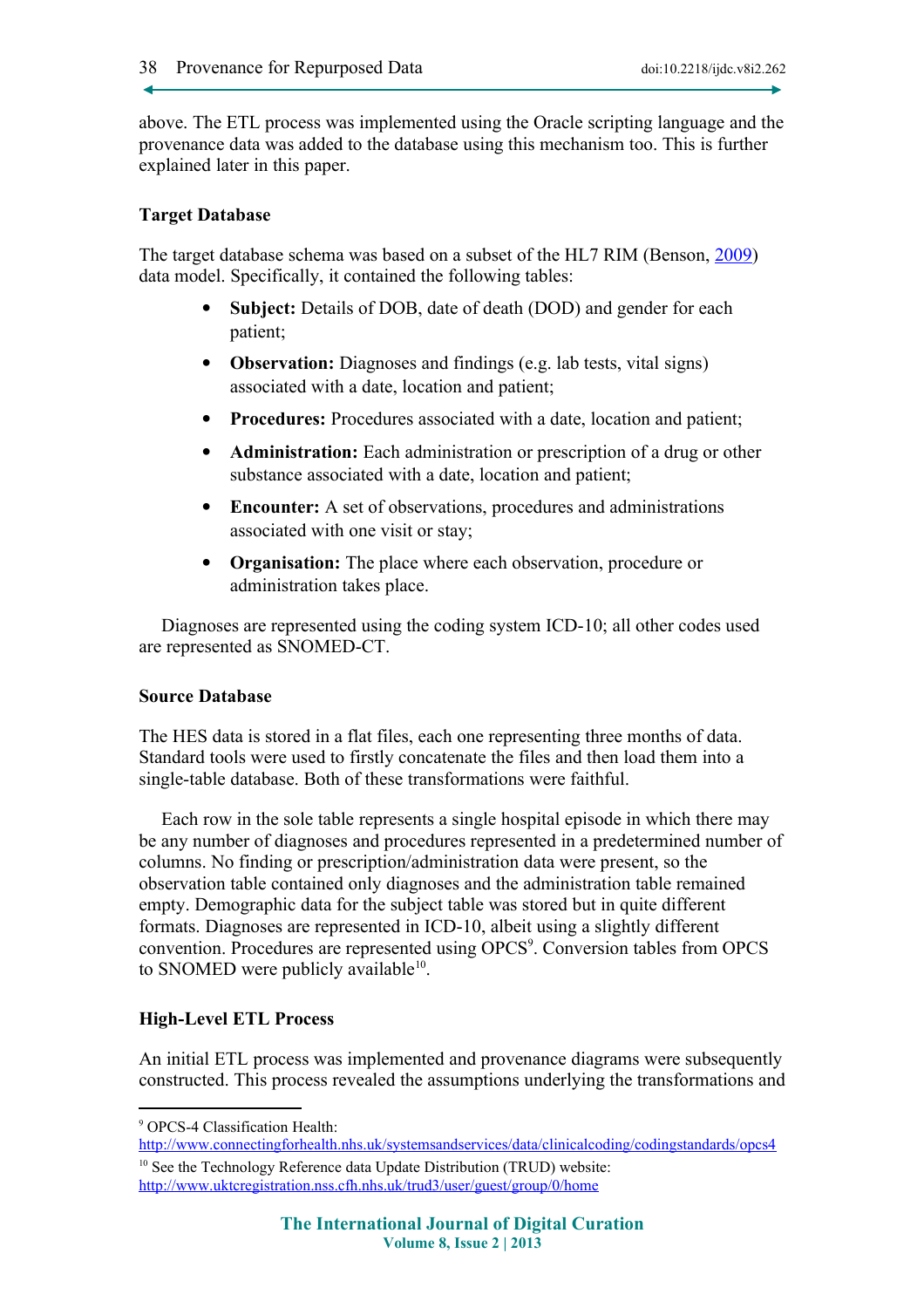led to a number of changes. For example, a presumptive transformation was required to map both date of birth and date of a diagnosis from an interval to a point data. For consistency, both use the midpoint. Originally, diagnosis used the earliest possible date and birth the midpoint and so this inconsistency was resolved. Thus the set of provenance diagrams shown below were prescriptive rather than descriptive and drove subsequent modifications to the ETL implementation. Figure 1 shows the high-level ETL process at the level of each table. This high level diagram is informal since the entity ovals may represent several entities and the process boxes may represent several processes with the colour representing aggregation of the component functions. Later figures give more formal and detailed descriptions. Figure 2 gives the colour scheme used to annotate the various transformations. Note that in this and other provenance diagrams arrows from ovals to rectangles should be labelled 'wasGeneratedBy' and from rectangles to ovals 'used'. This was omitted to avoid cluttering the diagram. The large number of coloured boxes and lack of white ones is due to these representing function composites – if one component process is coloured (not faithful) the whole process is coloured. The more detailed diagrams showing the basic process are mostly white (faithful). The junction table and clinical statement table were intermediate representations used to reconcile the different structures of the two databases and unflatten the data. The organisation table actual contained a single entry stating that all patients were treated at a notional KCL (King's College London) hospital.

### **Subject Table**

Figures 3 and 4 show the provenance where the subject is included or discarded respectively. Since DOB is a mandatory field in the target database, if the information necessary to estimate this is absent, the whole patient is discarded. Of interest here are the determination of gender, DOB and date of death (DOD). It should be noted that patients will have one or more episodes associated with them. Since administrative gender (denoted 'sex' in the source) is recorded at each episode, only the first is used and others are discarded, hence it is lossy.



Figure 1. ETL process for entire database.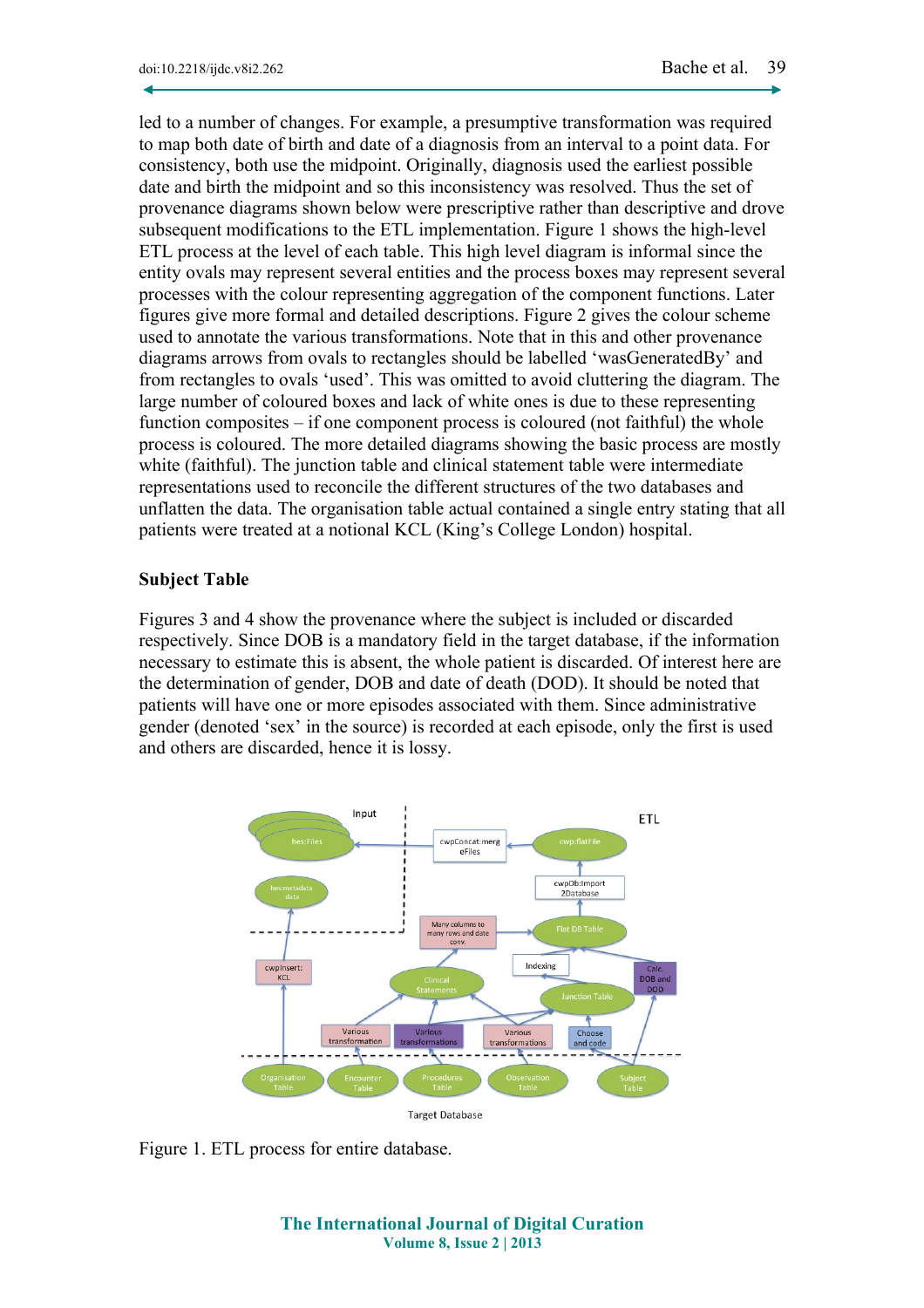

Figure 2. Colour scheme used in provenance diagrams.



Subject Table - admission date present

Figure 3. Provenance diagram for subject table where patient is included.



Figure 4. Provenance diagram for subject table where patient is discarded.

DOB is estimated from the age at admission (in whole years for those patients over 1 year old, slightly more complex for < 1 year) and the date of admission. Only the first episode is used, hence this is lossy. If the admission date is absent, the patient is discarded (lossy). However, an exact date cannot be obtained from this information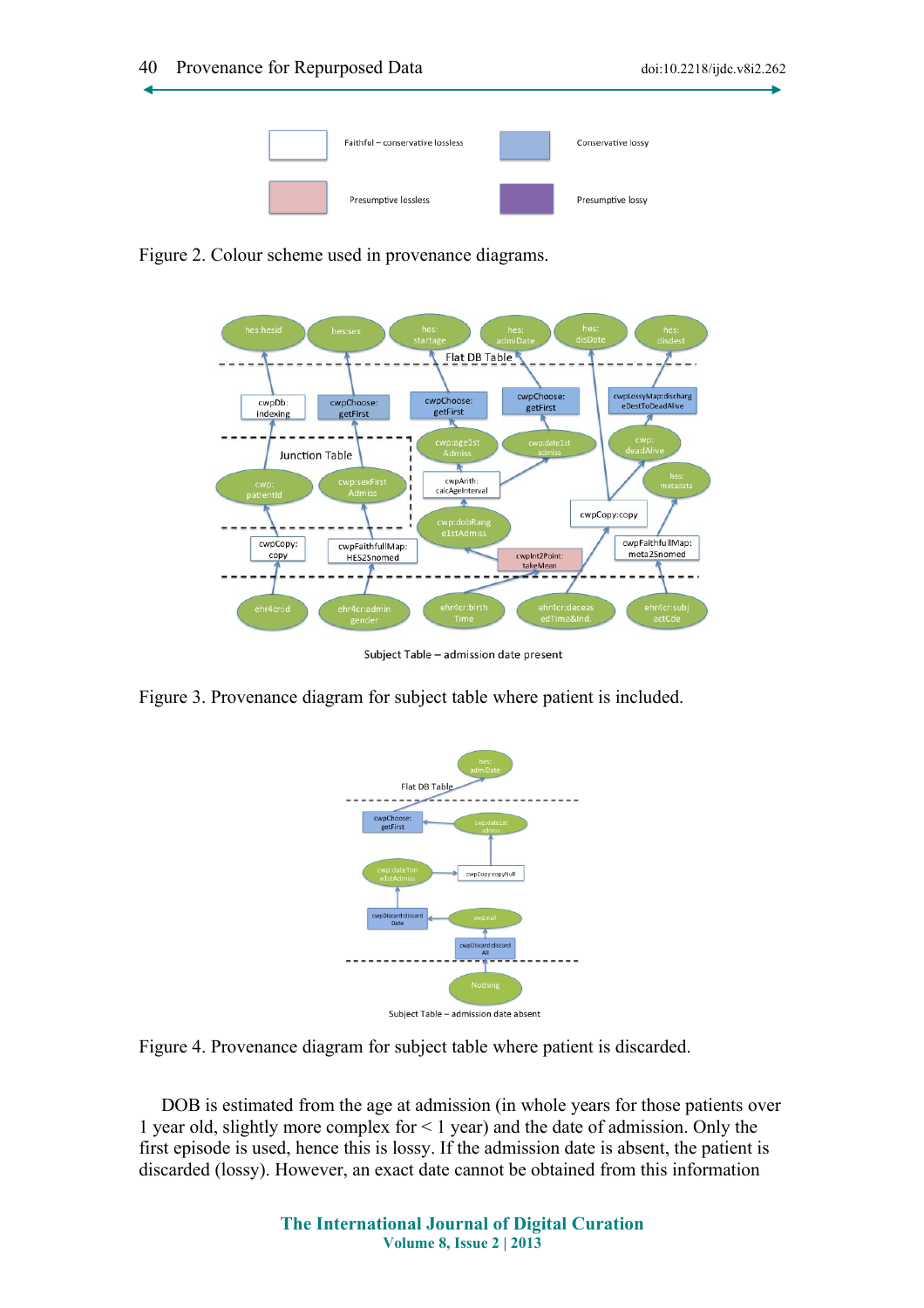alone. Thus the presumption is made that it is exactly six months from the patient's birthday, taking the mean of the two limiting cases.

DOD is not recorded explicitly. However, when the patient is discharged there is a code to denote the status at discharge. One such status code denotes death, thus it is possible to determine whether the patient is dead or alive at discharge. This is lossy since we map all 'living' statuses onto a single value. The DOD may be derived from the date of discharge, provided that the patient is dead – also lossy. The discharge status is actually stored in the encounter table, so that this function is only locally lossy.



Figure 5. Provenance diagram for observation table.



Figure 6. Provenance diagram for procedures table.

**The International Journal of Digital Curation Volume 8, Issue 2 | 2013**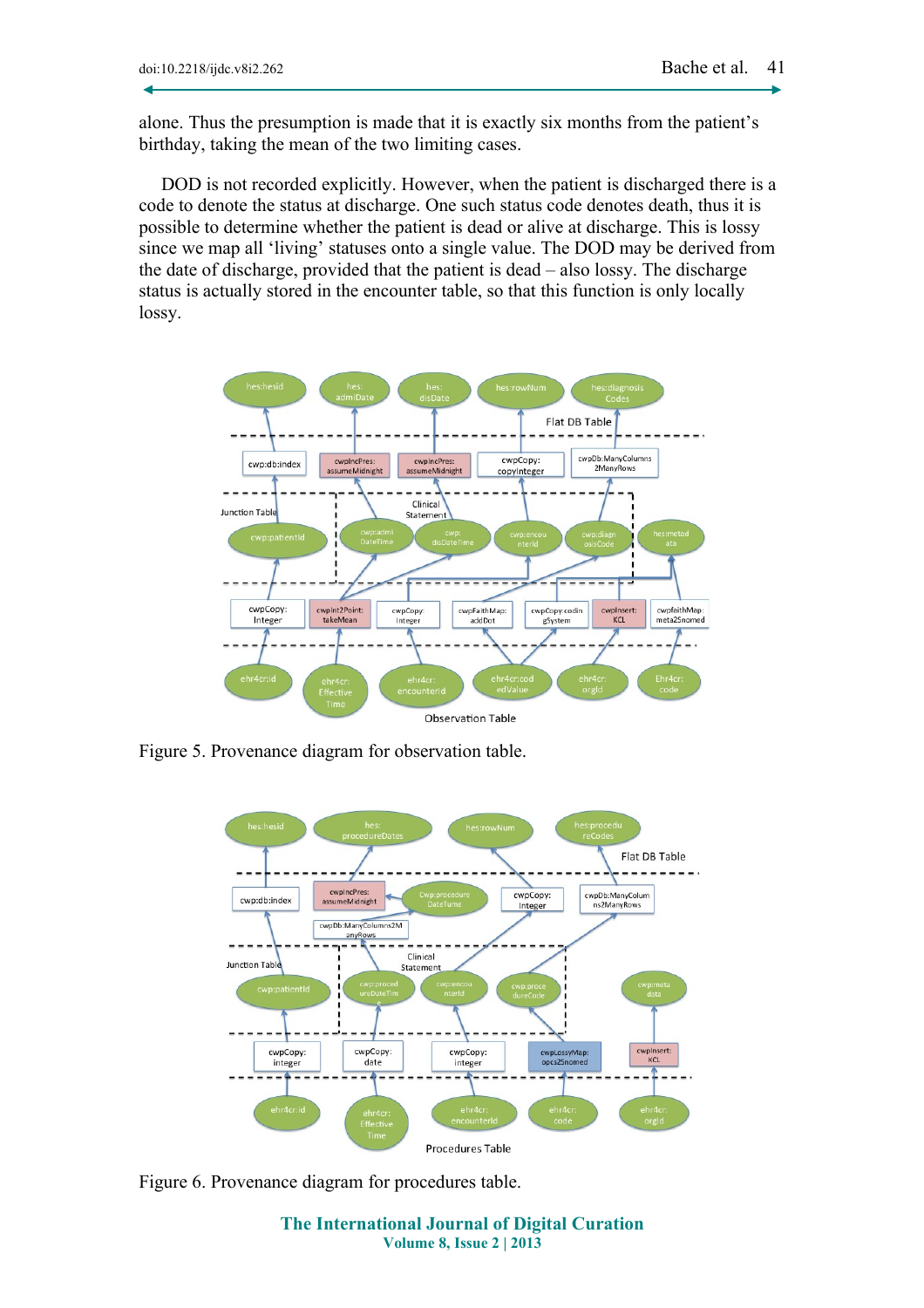

Figure 7. Provenance diagram for encounter table.

## **Other Figures**

Figures 5, 6 and 7 show the provenance diagrams for the observation, procedures and encounter tables. The examples of presumptive transformations are:

- Assume midnight when converting a date to a datetime;
- When no date is given for a diagnosis, use the mean of the admission and discharge date as an estimate. The same principle is used for the effective time of the encounter;
- Assume all activities take place at the notional KCL hospital and so this is a reference to the single row Organisation table.

The one example of a lossy transformation is in the mapping from OPCS to SNOMED for the procedure codes where there is a loss of granularity.

### **Implementation of Provenance Data**

The provenance data is stored in the target database by adding additional tables that capture the graph structure of Figures 1 and 3-7. These provenance tables store data at the level of each clinical fact. For the observation, procedures and encounter data tables there is one fact per row. For the subject table, there are three facts per row: birth, death and gender. The provenance tables are very small by comparison to the other data, since each transformation is used many times. Foreign keys in the data tables (three for subject and one for all other tables) link to one of the provenance tables so that the repeated use of the same set of transformations is normalised. Thus the provenance overhead is minimised. So for a data warehouse holding 200 patients,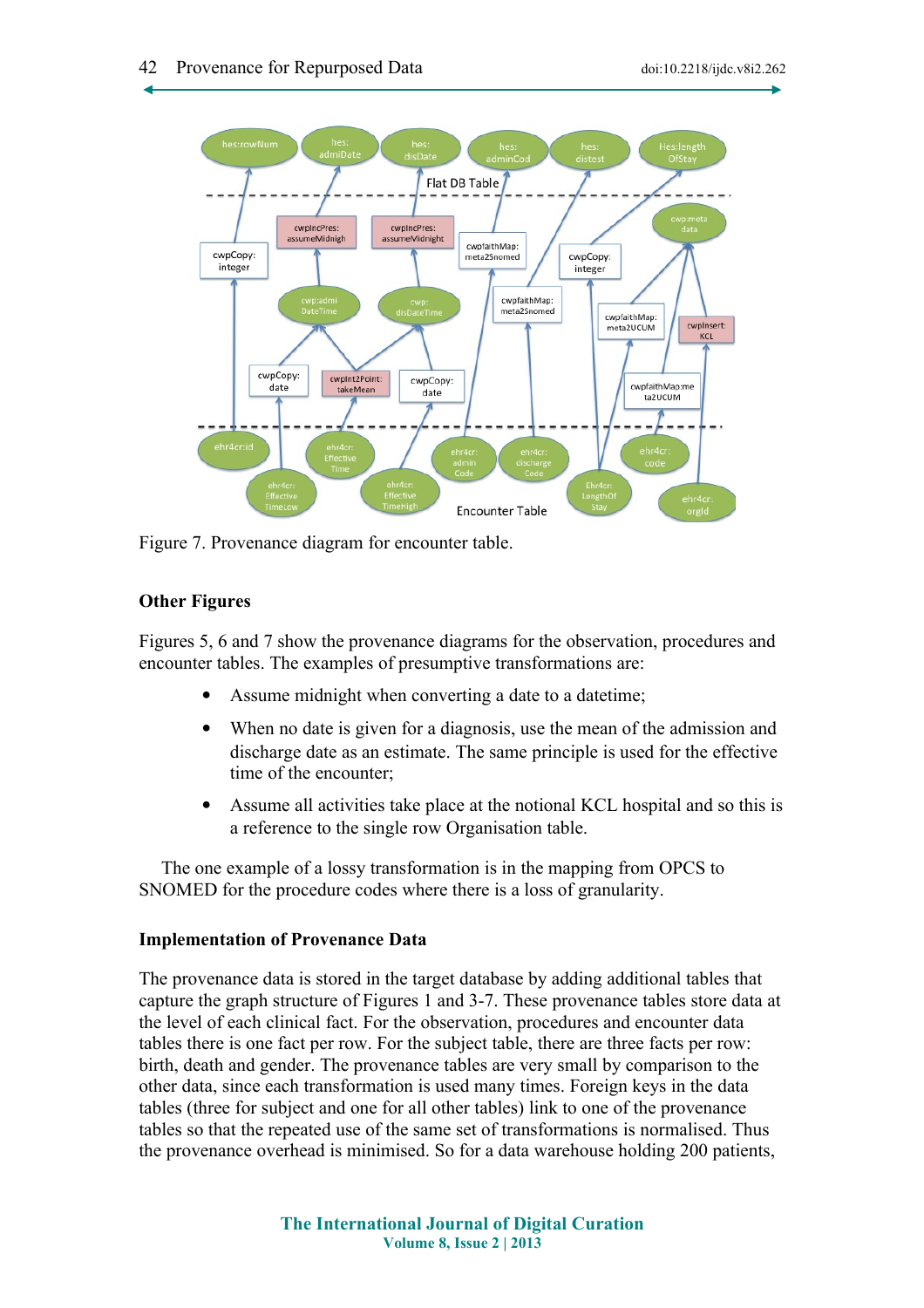the provenance increased database size (in bytes) by 56% but for one with about 24k patients, the increase was just 2.1 %.

There is currently no automatic means of producing the provenance graphs from the provenance data, although this is planned for the future. The examples produced in this paperwere created manually.

## **Provenance Questions**

To demonstrate the use of the provenance data, we pose some typical questions that the data could answer and show how.

#### **1. How accurate would an estimate of patient DOB be?**

In Figure 3, flowing the arrows from oval 'EHR4CR:birthtime' shows that the estimated DOB is calculated from the earliest and latest possible dates (one year apart). Assuming that people are born uniformly throughout the year, this is an unbiased estimate with a standard deviation of three months. These dates are derived from the age at the admission date and the first admission is chosen. This choice is not a source of bias. We note from Figure 4 that if the admission date is missing, the patient is not recorded in the target database.

### **2. Can we be sure a patient is still alive or actually dead? Where does this information come from?**

From Figure 3, we can see by following the arrows from the oval 'ehr4cr:deceasedTime&Ind' that the status 'cwp:deadAlive' is derived from the discharge status. Thus, if a patient is discharged dead, he is most definitely dead. However, being alive at discharge does not necessarily mean that the patient is still alive.

#### **3. Is the diagnosis the same as originally recorded?**

From Figure 5, starting at oval 'ehr4cr:codedValue', all the transformations are faithful (i.e. white). The first transformation 'cwpDb:ManyColumns2ManyRows' is structural and so does not change the data. The transformation 'cwpFaithMap:addDot' changes the format of the (IDG-10) code by placing in dots so that 'E101' (meaning type 1 diabetes with ketoacidosis) becomes 'E10.1'. Up to dots, the diagnosis representation is the same. Note that ICD-10 codes may be recorded using either convention.

## **4. How accurate is the datetime of a diagnosis?**

From Figure 5, starting at oval 'ehr4cr:effectiveTime', the transformation takes the mean of the earliest and latest possible date of diagnosis (admission and discharge). Any time of day assigned should be ignored since the transformation of a date to datetime has presumed midnight.

#### **5. Are the procedures codes as originally recorded?**

From Figure 6, starting at oval 'ehr4cr:code', there is a conservative lossy mapping from OPCS to SNOMED, so detail in the original recording of procedure is lost.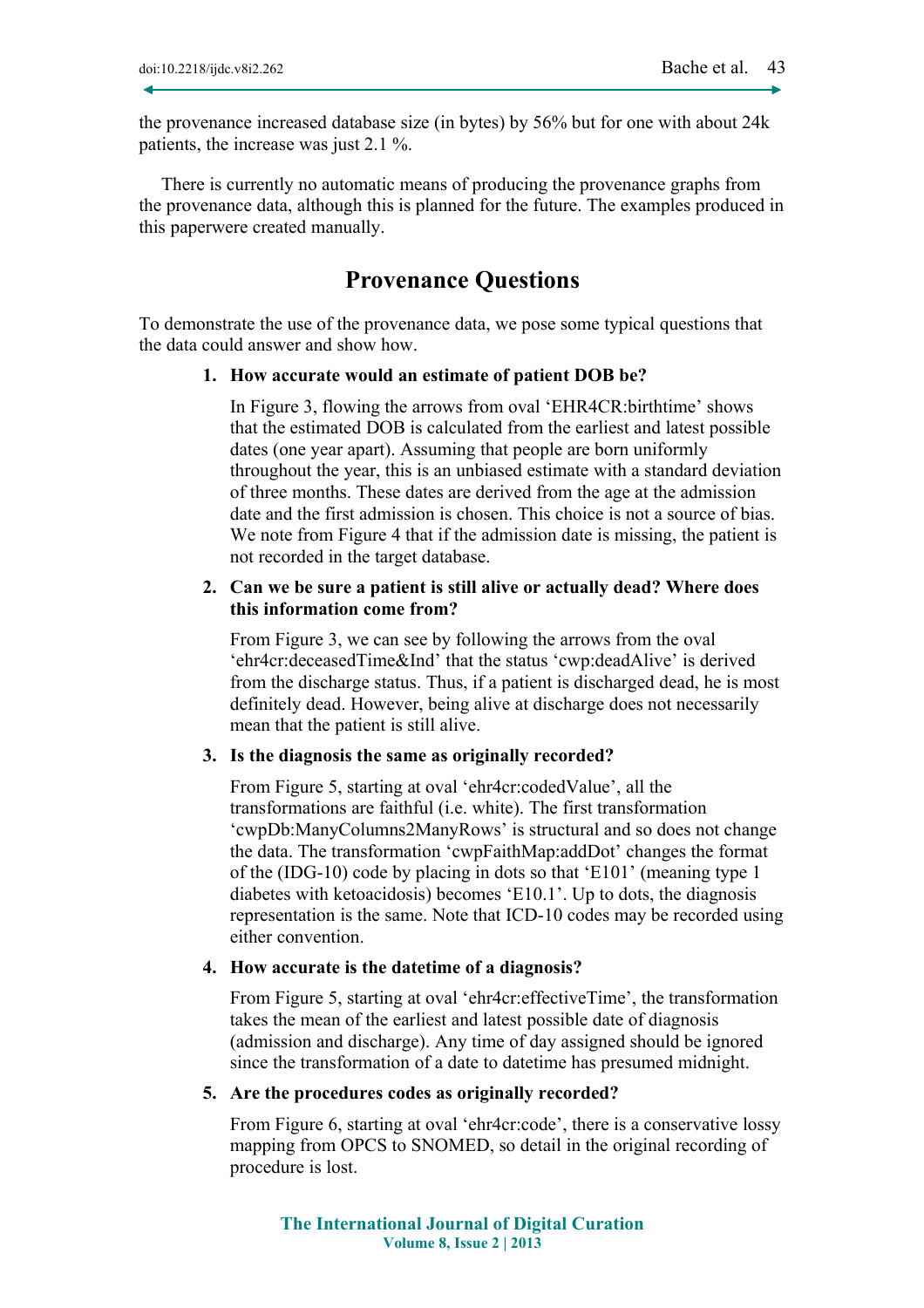#### **6. How accurate is the datetime of a procedure?**

From Figure 6, starting at oval 'ehr4cr:effectiveTime', the date is derived from a single date recording the date of procedure (hes:procedureDates). However, the time of day is presumed to be midnight. Thus the date is accurate but the time of day is not.

Each of these questions address, at least once, the general provenance questions given at the beginning of this paper.

## **Conclusions**

Addressing the two purposes set out at the beginning of this paper, firstly, we note that we do now have an automatable means of informing users of the provenance of each molecule of information in the warehouse. The classifications of sub-functions make explicit the modelling assumptions required to perform these transformations and without them it would be difficult to generalise to other situations or identify inconsistencies in the conventions used. We can see from the provenance questions above how we can use the provenance data to reason about the clinical data. Secondly, the description of the precise sub-functions used can be used to ensure that if data were transformed from another source, the same or similar assumptions would be made ensuring comparability of the warehouse data.

The ETL process using the HES data is simpler than a full ETL of a typical EHR. This is because the data had already been partially transformed and because other information, such as findings and medications, was absent. Nevertheless, it provides an illustration of both the problems of determining the transformation process and generating the provenance data.

More generally, the problem of repurposing data from heterogeneous sources into some research databases requires transforming the data and making assumptions in the process of defining this transformation. Although the secondary classification of the sub-functions is ETL specific, the primary classification has a wider application and provides a useful way of categorising imprecise mappings.

## **Acknowledgements**

This work was part funded by the IMI-funded collaborative project Electronic Healthcare Records for Clinical Research (EHR4CR), grant agreement number: 115189. The work was also part funded and supported by the National Institute for Health Research (NIHR) Biomedical Research Centre, based at Guy's and St Thomas' NHS Foundation Trust and King's College London. The views expressed are those of the authors and not necessarily those of the NHS, the NIHR or the Department of Health. We would like to acknowledge the work of Mark McGilchrist in providing the schema for the research database used in the case study.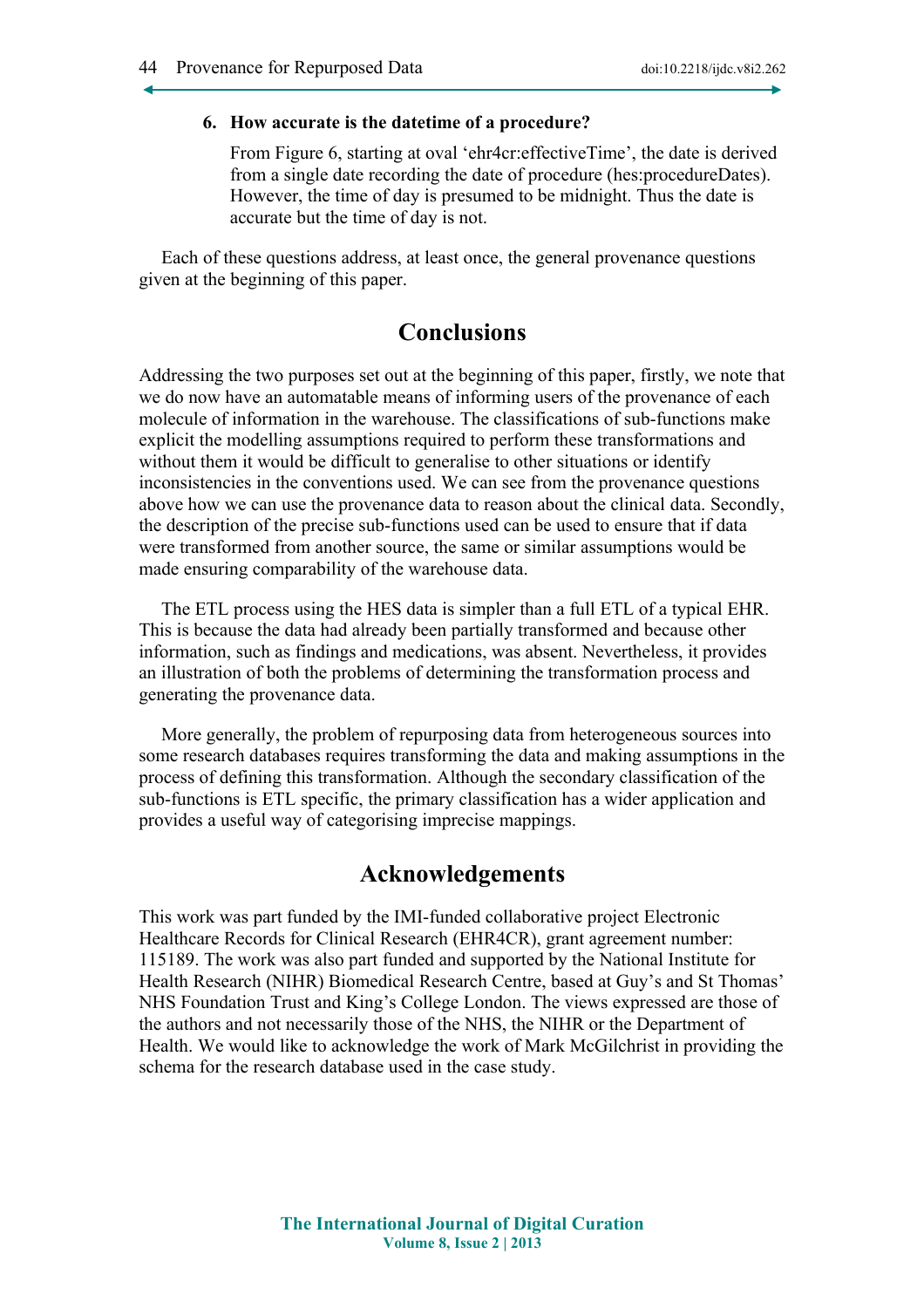# **References**

- <span id="page-18-0"></span>Acar, U., Buneman, P., Cheney, J., Van den Bussche, J., Kwasnikowska N. & Vansummeren, S. (2010). A graph model for data and workflow, provenance. Paper presented at the second Workshop on the Theory and Practice of Provenance. San Jose, US. Retrieved from [http://dl.acm.org/citation.cfm?](http://dl.acm.org/citation.cfm?id=1855803) [id=1855803](http://dl.acm.org/citation.cfm?id=1855803)
- <span id="page-18-10"></span>Benson, T. (2009). *Principles of health interoperability HL7 and SNOMED.* Springer: Berlin.
- <span id="page-18-2"></span>Chapman, A. & Jagadish, H.V. (2009). Why not? Paper presented at the SIGMOD Conference 2009. [doi:10.1145/1559845.1559901](http://dx.doi.org/10.1145/1559845.1559901)
- <span id="page-18-3"></span>Cheney, J., Chiticariu, L. & Tan, W.C. (2007). Provenance in databases: Why, how, and where. *Foundations and Trends in Databases 1*, 379-474. [doi:10.1561/1900000006](http://dx.doi.org/10.1561/1900000006)
- <span id="page-18-1"></span>Davidson, S.B., Cohen Boulakia S., Eyal A., Ludäscher B., McPhillips T.M., Bowers, S., Kumar Anand, M. &Freire J. (2007). Provenance in scientific workflow systems. *IEEE Data Engineering Bulletin 30*(4).
- <span id="page-18-5"></span>Di, L., Yue, P., Ramapriyan, H.K. & King, R.L. (2013). Geoscience data provenance: An overview. *IEEE Transactions on Geoscience and Remote Sensing, 51*(3). [doi:10.1109/TGRS.2013.2242478](http://dx.doi.org/10.1109/TGRS.2013.2242478)
- <span id="page-18-7"></span>Freitas, A., Kämpgen, B., Oliveira, J.G., O'Riain, S. & Curry, E. (2012). Representing interoperable provenance descriptions for ETL workflows. Paper presented at the third International Workshop on Role of Semantic Web in Provenance Management (SWPM 2012) Extended Semantic Web Conference (ESWC). Heraklion, Crete.
- <span id="page-18-9"></span>Kifor, T., Varga L.Z., Vázquez-Salceda, J., Álvarez S., Willmott, S, Miles, S., & Moreau, L. (2006). Provenance in agent-mediated healthcare systems. *IEEE Intelligent Systems, 21*(6), 38-46. [doi:10.1109/MIS.2006.119](http://dx.doi.org/10.1109/MIS.2006.119)
- <span id="page-18-8"></span>Mashima, D. & Ahamad, M. (2012). Enabling robust information accountability in e-healthcare systems. Paper presented at the third USENIX Workshop on Health Security and Privacy (HealthSec 2012). Bellevue, WA.
- <span id="page-18-4"></span>Miles, S., Deelman, E., Groth, P., Vahi, K., Mehta, G. & Moreau, L. (2007). Connecting scientific data to scientific experiments with provenance. Paper presented at the IEEE International Conference on eScience and Grid Computing 2007. Bangalore, India.
- <span id="page-18-6"></span>Moreau, L. (2010). The foundations for provenance on the web. *Foundations and Trends in Web Science 2*, 99-241. [doi:10.1561/1800000010](http://dx.doi.org/10.1561/1800000010)